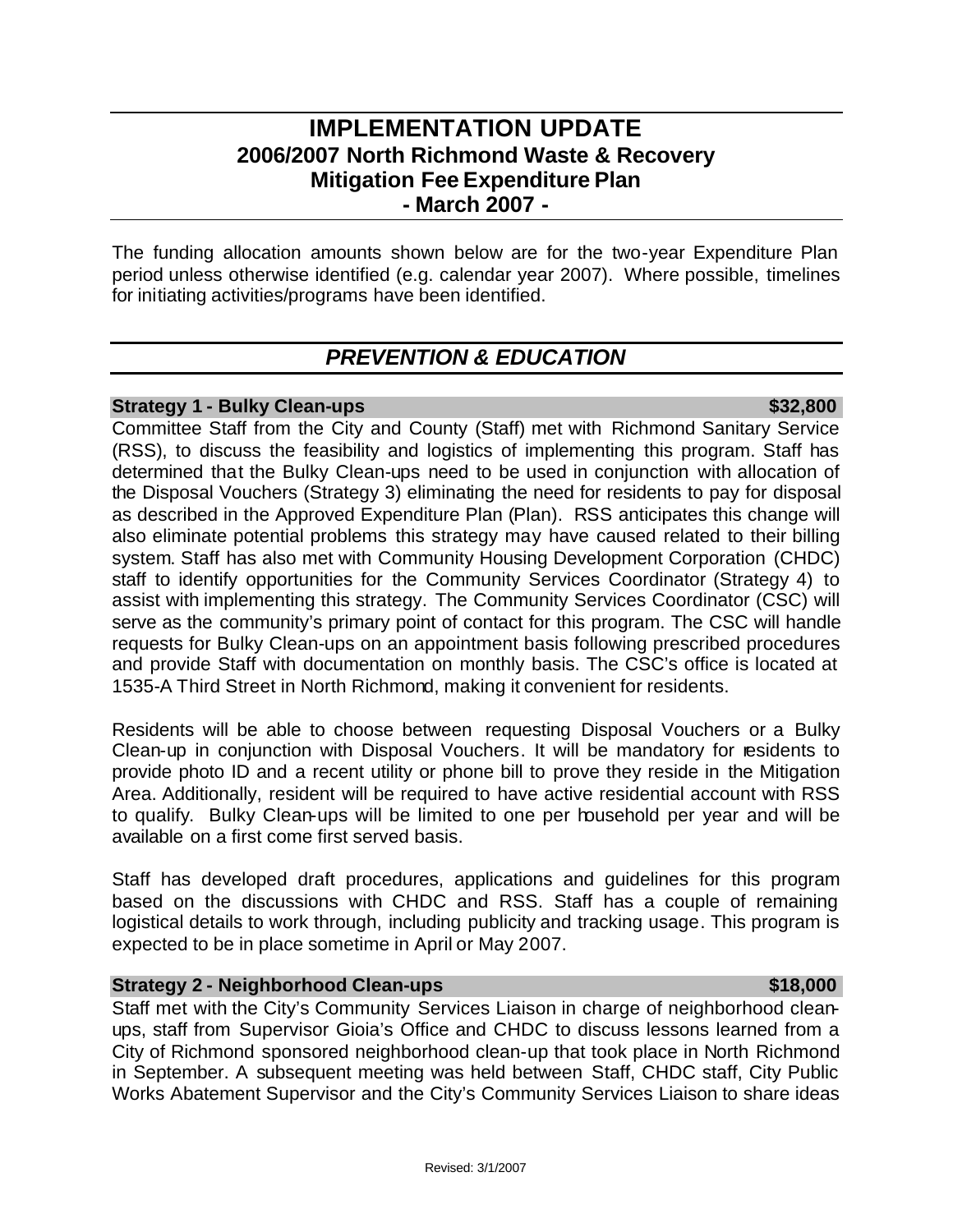and discuss options described in the Expenditure Plan. A community wide Neighborhood Clean-up date has tentatively been scheduled for May 2007. The CSC will leverage additional resources through the Keep America Beautiful Great American Clean-up Program to reduce overall cost. The Neighborhood Clean-up will be conducted on a weekday to reduce City and County staff costs. Staff is cautiously optimistic that funding remaining after the May event will be adequate to subsidize another clean-up (most likely a creek clean-up) in conjunction with CHDC.

### **Strategy 3 - Voucher System \$64,000 \$64,000 \$64,000**

Staff met with RSS to discuss the feasibility and logistics of using some of the Disposal Vouchers in conjunction with the Bulky Clean-ups (see Strategy 1 for details). Staff has also met with CHDC staff to identify opportunities for the Community Services Coordinator (Strategy 4) to assist with implementing this strategy. The CSC will serve as the community's primary point of contact for this program. The CSC will distribute vouchers on an appointment basis following prescribed procedures and will provide Staff with documentation on a monthly basis.

Residents will be able to choose between requesting Disposal Vouchers or a Bulky Clean-up in conjunction with Disposal Vouchers. It will be mandatory for residents to provide photo ID and a recent utility or phone bill to prove they reside in the Mitigation Area. Households will be limited to twelve Disposal Vouchers (\$5 each) per year. Disposal Vouchers will be disbursed on a first come first served basis and will expire six months following issuance. Residents will use the vouchers as payment at the Transfer Station.

Staff has developed draft procedures, applications and guidelines for this program based on the discussions with CHDC and RSS. Staff has a couple of remaining logistical details to work through, including publicity and tracking usage. This program is expected to be in place sometime in April or May 2007.

## **Strategy 4 - Community Services Coordinator**  $$69,350$

The CSC, serving as a liaison between the community and the City and County, will continue being responsible for illegal dumping/blight referrals and tracking, public outreach, and illegal dumping prevention. Some CSC responsibilities and reporting requirements have been expanded to complement various Expenditure Plan strategies.

CHDC and the City of Richmond entered into a comprehensive contract for all services to be rendered by CHDC that the Richmond City Council approved on December 19, 2007. This contract became effective beginning on January 1, 2007, and will terminate on December 31, 2007. The contract includes CHDC's obligations, service specifications and reporting requirements for all or portions of the following strategies:

- Community Services Coordinator (Strategy 4)
- Bilingual Outreach Services Coordinator (See Strategy 5 for more details)
- Public Relations Campaign (See Strategy 6 for more details)
- Neighborhood Landscaping Projects (See Strategy 17 for more details)
- Stipend Programs (See Strategy 18 for more details)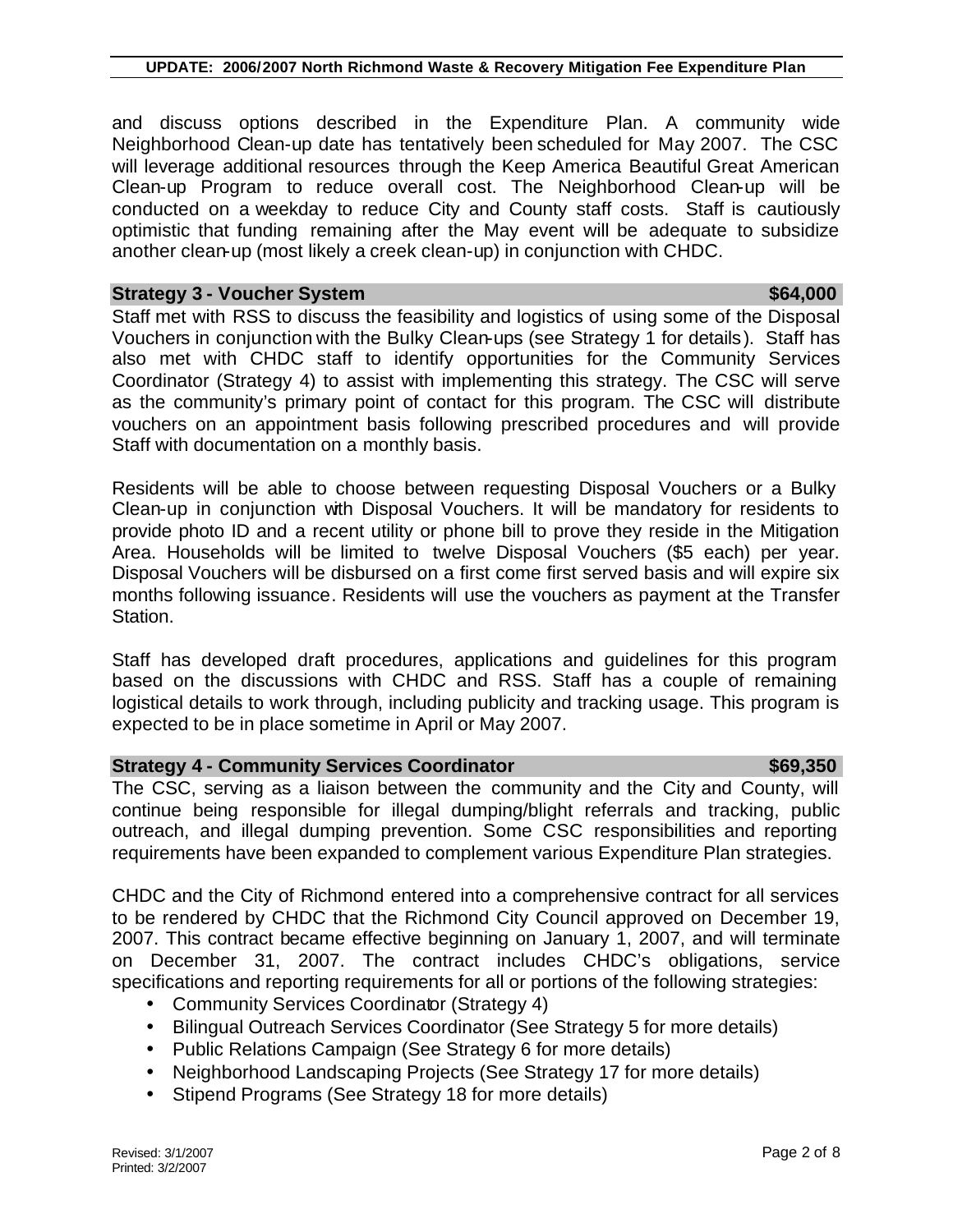The CSC is currently working on the following strategies in her agreed upon capacity:

- Strategy 1 Disburse Disposal Vouchers
- Strategy 2 Assist with coordination the Neighborhood Clean-up
- Strategy 3 Process requests for Bulky Clean-ups
- Strategy 6 Create newsletter highlighting Expenditure Plan strategies and other local issues related to illegal dumping & blight
- Strategy 18 Oversee WCCUSD students

# **Strategy 5 - Bilingual Outreach Services/Coordinator \$40,000**

CHDC developed a job description for the Bilingual Outreach Services Coordinator and revised based on input from Staff. The Bilingual Coordinator will work part-time at the CHDC office in North Richmond. The desire is to fill the position with a resident of North Richmond; therefore, the job announcement was distributed locally to gather interest.

The service specifications for this position are included in the comprehensive contract mentioned under Strategy 4. The Bilingual Coordinator will assist the CSC with illegal dumping referrals/tracking and public outreach by serving as a link between the Spanish speaking members of the community of North Richmond and the City and County.

CHDC has received several applications for the position and anticipates interviewing candidates within the first two weeks of March. Supervisor Gioia's representative will participate in the interview panel along with CHDC staff. CHDC hopes to fill the Coordinator position sometime in March-April 2007.

### **Strategy 6 - Public Outreach Campaign**  $\frac{1}{2}$  **strategy 6 - Public Outreach Campaign**  $\frac{1}{2}$  **strategy 6 - Public Outreach Campaign**

Staff collaborated with Supervisor Gioia's representative and the CSC to research and brainstorm possible components of a public outreach campaign. A community meeting was held at the Shields-Reid Community Center in North Richmond in August 2006 to solicit input from community members. Attendees raised concerns regarding illegal dumping in addition to sharing ideas relating to message creation and dissemination. Attendees felt that implementation of the public outreach campaign should follow implementation of key enforcement strategies (e.g. dedicated law enforcement officer & prosecutors handling illegal dumping cases). Additionally, attendees expressed preference that message(s) used in initial public outreach materials emphasize enforcement/prosecution.

Staff has postponed development of the public outreach campaign as a result of community input. However, one activity within this strategy that is being pursued in the near-term is the production of a periodic newsletter. The newsletter, to be developed by the CSC and translated into Spanish by the Bilingual Coordinator, will provide the North Richmond community with updates related to the implementation of Expenditure Plan strategies and will provide other important information related to illegal dumping/blight in the community. The newsletter will most likely be distributed in April 2007.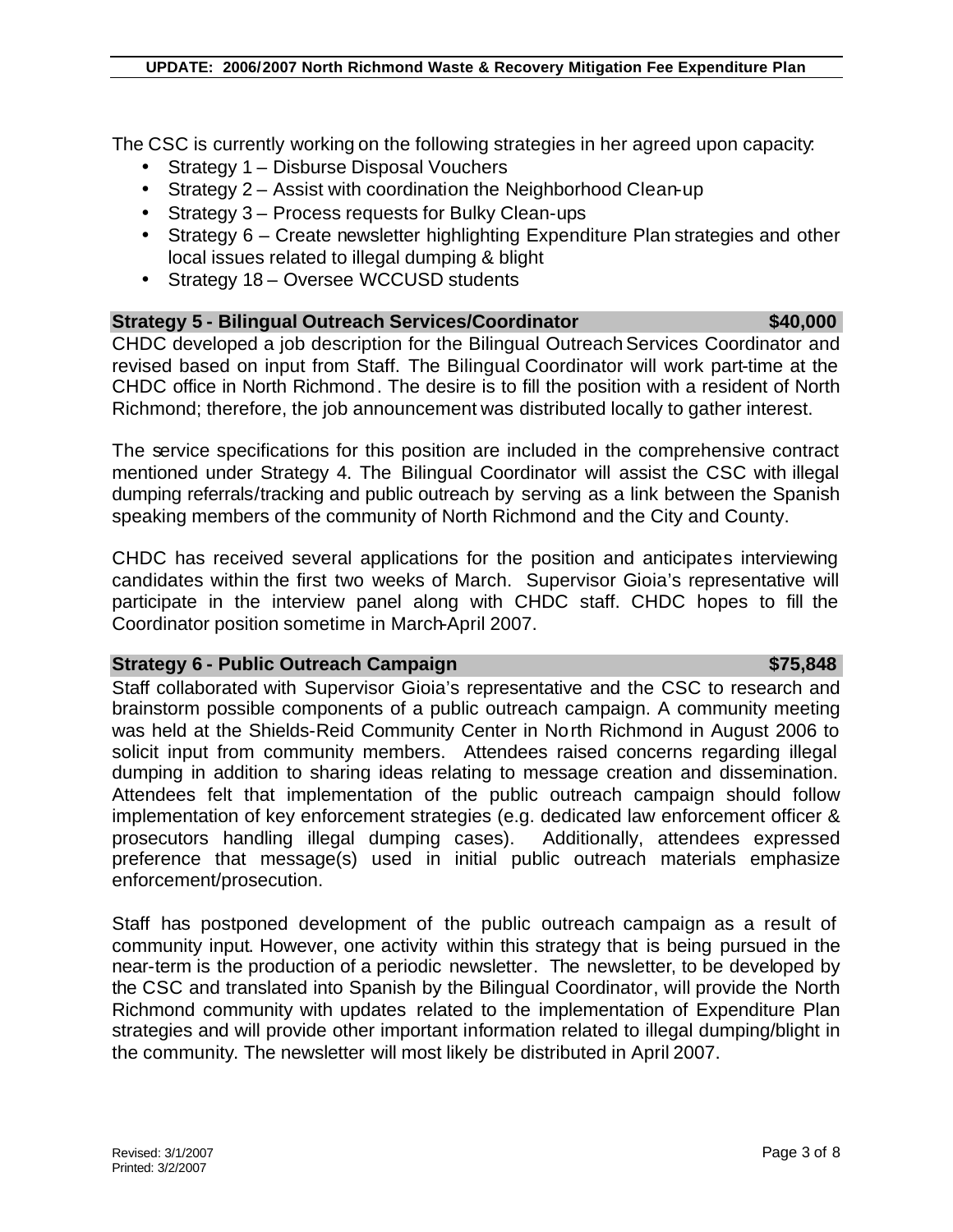# *ABATEMENT & ENFORCEMENT*

## **Strategy 7 - City/County Pick-up from Right-of-Way**  $$146,000$

Staff met with City and County Public Works staff on November 29, 2006, to share important information regarding County illegal dumping pick-up procedures. City Public Works crew now have a better understanding of the illegal dumping situation in the unincorporated area and are discussing next steps and the feasibility and logistics of providing pick-up two days per week for the funding amount provided. City Public Works Department staff has determined that full implementation of the strategy is not feasible as it is stated in the Approved Expenditure Plan. *As a result, Staff is recommending Committee approve text changes for this strategy (see Agenda Item 7).*

### **Strategy 8 - Vacant Lot Clean-up \$40,000 \$40,000 \$40,000**

Implementation of this strategy was delayed until the new Code Enforcement Officer (Strategy 10) was assigned, because determining when vacant lot clean-ups are necessary are among the position's responsibilities. Staff met with the new Code Enforcement Officer and City Code Enforcement staff that handles vacant lot abatements in January. City Code Enforcement staff stressed the need for a dedicated account to serve as "seed money" to carry out the vacant lot abatement process used by the County. *As a result, Staff is recommending Committee approve text changes for this strategy (see Agenda Item 7).*

### **Strategy 9 - Vacant Lot Fencing \$90,000 \$90,000 \$90,000**

Implementation of this strategy was delayed until the new Code Enforcement Officer (Strategy 10) was assigned, because determining when vacant lot fencing is necessary is among the position's responsibilities. Staff met with the new Code Enforcement Officer and City Code Enforcement staff that handles vacant lot fencing in January. City Code Enforcement staff stressed the need for a dedicated account to serve as "seed money" to hire third party contractors to install fencing on designated vacant lots, similar to the process used by the County. *As a result, Staff is recommending Committee approve text changes for this strategy (see Agenda Item 7).*

### **Strategy 10 - Code Enforcement Staff \$129,097**

The new dedicated Code Enforcement staff position was filled effective February 1, 2007. Vincent Caballero has been assigned to this position to work solely on code enforcement in the Mitigation Area. He is a full-time County Building Inspector that previously had code enforcement responsibilities not only for North Richmond, but other unincorporated areas. His previous experience is valuable because he is already familiar with process/procedures for handling a variety of code violations in the North Richmond area. He has only handled a limited number of violations involving accumulation of household garbage on private property, because they have historically been handled by the County's Environmental Health staff. County staff expects that Mr. Caballero will be handling more of these types of violations in the Mitigation Area.

Staff has met with Mr. Caballero and the City's code enforcement supervisor to discuss details about coordinating efforts in the incorporated portion of the Mitigation Area.

### Revised: 3/1/2007 **Page 4 of 8**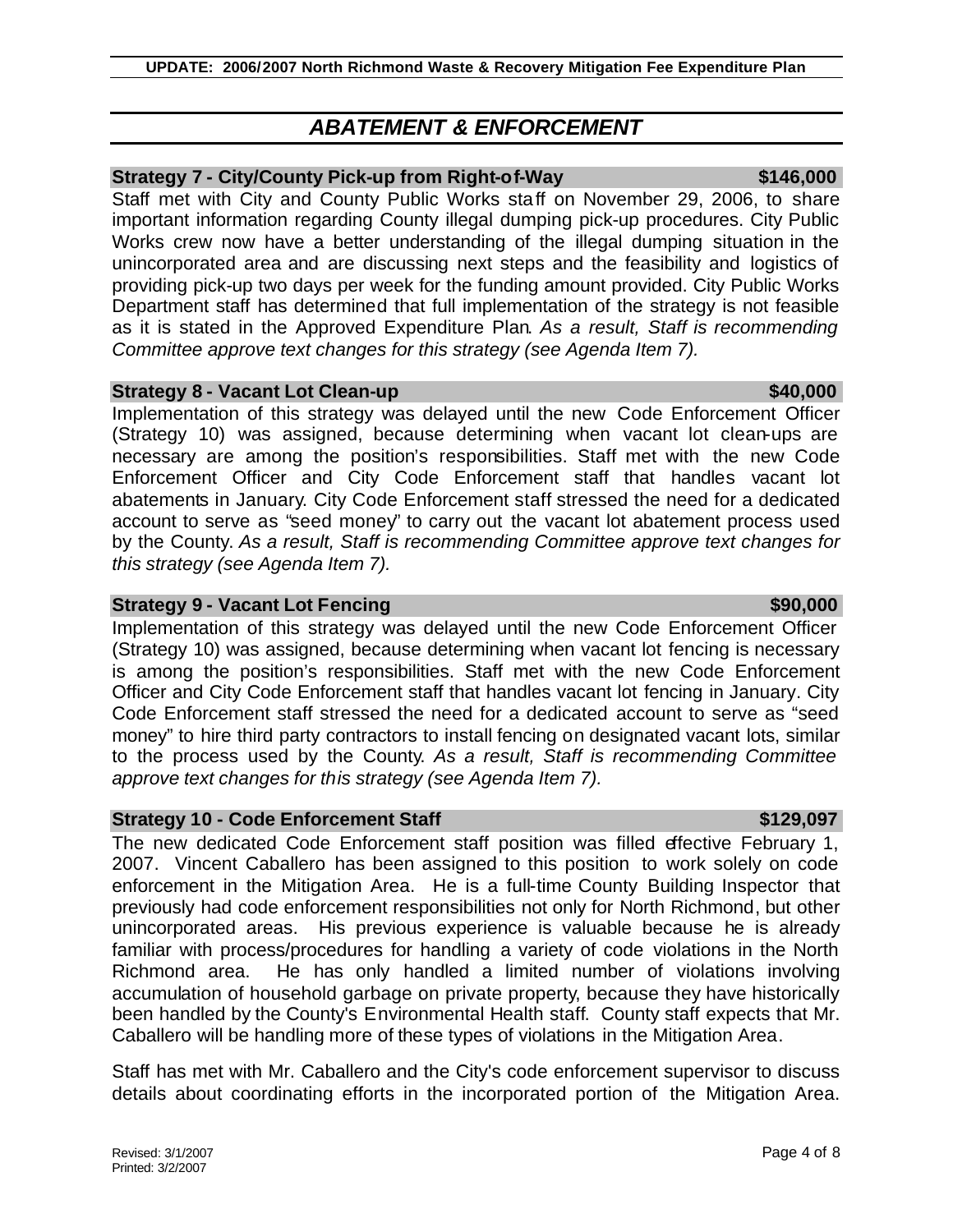Additional discussions are expected overtime to identify more opportunities for Mr. Caballero to assist with code enforcement cases in the incorporated areas.

# **Strategy 11 - Graffiti Abatement** \$58,240

Staff met with County code enforcement staff and City graffiti abatement staff in January 2007 to discuss how the current systems works, procedures for dealing with private property owners, and the City's capacity to provide graffiti abatement in the unincorporated area. City Public Works Department has determined that full implementation of the strategy is not feasible as it is stated in the Approved Expenditure Plan. *As a result, Staff is recommending Committee approve text changes for this strategy (see Agenda Item 7).*

# **Strategy 12 - Illegal Dumping Investigator/Officer \$137,000 \$137,000**

Staff met with representatives from the Sheriff's Office to coordinate the implementation of this strategy. The Sheriff's Office had originally anticipated that a retired officer would fill this position in early 2007. Due to the limited pool of eligible candidates and lack of interest in the position among those eligible, the Sheriff's Office has been unable to fill this position on a per diem basis. The Sheriff's Office has indicated that funding a fulltime officer will provide for more effective and expeditious implementation of this strategy. *As a result, Staff is recommending Committee approve text changes for this strategy (see Agenda Item 7).*

# **Strategy 13 - Increase Nighttime Patrols \$58,240**

Increased nighttime patrols are intended to complement the work of the new Investigator/Officer (Strategy 12). Staff is postponing the implementation of this strategy until the new Investigator/Officer has been assigned (for reasons discussed in Strategy 12). City and County law enforcement suggested changing Approved Expenditure Plan language for this strategy to provide flexibility to use funds to pay local law enforcement to conduct nighttime patrols in addition to/instead of a private security firm. *As a result, Staff is recommending Committee approve text changes for this strategy (see Agenda Item 7).*

# **Strategy 14 - Surveillance Cameras <b>\$118,418** \$118,418

Staff has not selected the type(s) of cameras to be purchased pending the outcome of the City of Richmond's Request for Proposal (RFP) process, as specified in the Expenditure Plan. The City released an RFP for Closed Circuit Television (CCTV) camera systems and held a bidder's conference on November 17, 2006. Proposals were due on January 8, 2007 and selected vendors presented their proposals on February 7, 2007. Phase 1 of the project will provide for 25 cameras throughout Richmond with a focus on aiding in crime and illegal dumping prevention. At this time, an unknown percentage of the 25 cameras during Phase 1 will be placed in North Richmond. Cameras placed in incorporated North Richmond will be part of the City's overall network and monitoring system. Once a vendor has been selected, the allocated funding will be used to expand the system into the unincorporated area. The City's selection process is expected to be completed in the Spring with cameras deployed by Fall 2007.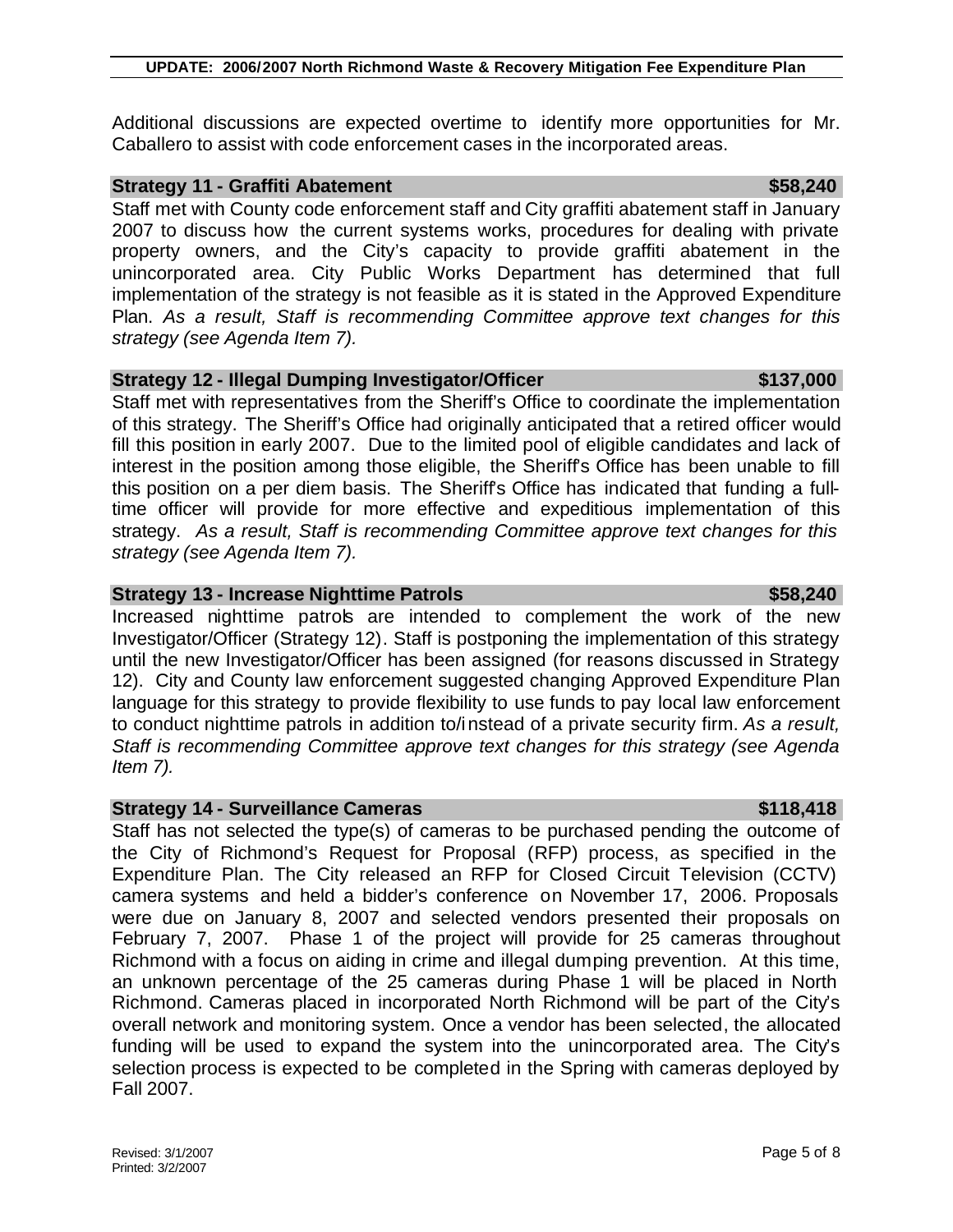Due to this timeframe, staff has determined that the best use of currently allocated funds would be to purchase several stand alone cameras as an initial pilot project in the Mitigation Funding Area. Funding would not only be used to purchase, install, repair, maintain and move cameras and associated mounting kit/accessories but also additional deterrent mechanisms, such as "dummy cameras" and signage notifying residents of camera surveillance. Additional discussions with City and County law enforcement agencies will determine what entity(ies) will be responsible for viewing camera images. Staff has initiated this process by tentatively scheduling a free trial to test a stand alone camera in early April.

**UPDATE: 2006/2007 North Richmond Waste & Recovery Mitigation Fee Expenditure Plan**

### **Strategy 15 - Reward System**  $\sim$  **\$30,000 \$30,000 \$30,000**

Committee staff has not yet pursued the implementation of this strategy. Staff believes that implementing an effective reward system depends on having other strategies in place such as the new Investigator/Officer (Strategy 12). Committee staff has solicited suggestions and advice regarding a potential reward system from the Illegal Dumping Prosecutor as well as staff from the Sheriff's Office. Based on initial discussions, Staff has determined the need for more flexibility in the types of cases and information included in the reward system provisions. *As a result, Staff is recommending Committee approve text changes for this strategy (see Agenda Item 7).*

### **Strategy 16 - Illegal Dumping Prosecutor \$93,000**

The new Illegal Dumping Prosecutor position was filled effective January 2, 2007. The District Attorney's office assigned one of their experienced attorneys, Derek Butts, to this new position. Mr. Butts has had preliminary meetings with Staff and County and City law enforcement officers to discuss various strategies and important information needed to prosecute illegal dumping cases.

# *COMMUNITY INVESTMENT*

### **Strategy 17 – Beautification**

### **A. Neighborhood Landscaping Projects \$12,000**

As part of its contract with the City, CHDC will be compensated for certain costs associated with neighborhood landscaping projects. However, CHDC cannot expend funds without first obtaining written approval from City/County staff. Funding is to be expended exclusively for plants/materials needed for pre-approved landscaping projects (labor to be provided by YouthBuild Participants funded through Strategy 18). No projects have been currently identified and/or funded.

### **B. Servicing Additional Street Cans 6. Community 1.136**

Three (3) new street cans, purchased by CHDC, were placed at the following locations in North Richmond on January 17, 2007, and are currently being serviced weekly by RSS:

• 3<sup>rd</sup> & Market Ave. • 6<sup>th</sup> & Market Ave. • Giaramita & Verde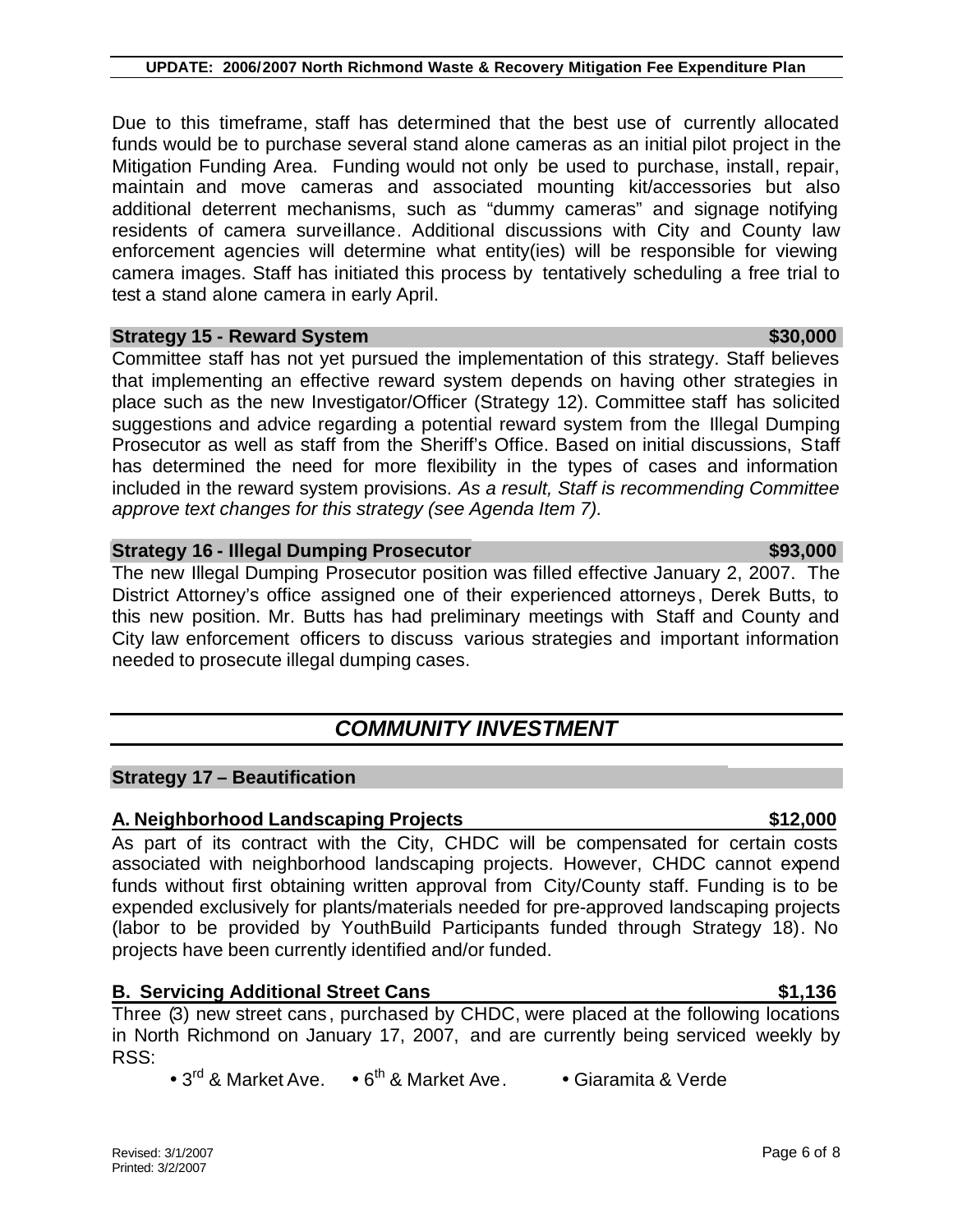### **Strategy 18 - Community Involvement**

## **A. Stipends \$40,000**

As part of its contract with the City, CHDC will be compensated for stipends provided to West Contra Costa Unified School District (WCCUSD) Transition Program Students and YouthBuild Participants for conducting agreed upon activities related to trash and beautification. Three to five WCCUSD Transition Program students are currently working to perform various tasks in the Mitigation Funding Area, such as trash removal/delittering and assisting with the community garden and recycling at Verde Elementary School.

Staff has been contacted by Supervisor Gioia's staff regarding interest in using some of the funding allocated to provide stipends for members of the newly formed Young Adult Empowerment Center Advisory Council. *As a result, Staff is recommending Committee approve text changes for this strategy (see Agenda Item 7).*

### **B. Mentorship Program \$31,862**

Staff and Supervisor Gioia's representative have discussed using this funding to support development of a mentorship program at the Young Adult Empowerment Center being created in North Richmond. This mentorship program is expected to incorporate efforts to address and combat illegal dumping and blight issues in the community.

### **C. Shields Reid Playground Equipment 6. Shields Reid Playground Equipment 6. Shields Australian Communist Communist Communist Communist Communist Communist Communist Communist Communist Communist Communist Communist Commu**

Staff has met numerous times with staff from the Richmond Parks Department and CHDC as well as the Shields-Reid Community Center Coordinator to discuss overall vision for the park. The playground structure has been selected, including several optional components. City Parks' staff has recommended strongly that funding be used to purchase rubberized surfacing instead of bark chips for the area beneath the playground equipment and, along with community members, have expressed interest in installing fencing around the playground area. City staff will prepare a draft RFP for the purchase and installation of playground equipment and rubberized surfacing and will also explore the feasibility of including the purchase and installation of fencing in the RFP. The goal is to have the RFP distributed to allow for a selection to be made in time for installation by June 30, 2007. CHDC received a KaBOOM grant for \$3,000 to go toward the purchase and installation of the new equipment and the program will provide volunteers to assist with the installation. KaBOOM grant funding will not be available if equipment is installed after June 30, 2007. Due to the recommended inclusion of rubberized surfacing and fencing and initial quotes received by Parks staff, the recommended funding for this strategy proves to be inadequate. Potentially, we may not be able to implement this strategy unless a significant amount of additional funding is found. *As a result of suggestion to include rubberized surfacing and fencing, Staff is recommending Committee approve text changes for this strategy (see Agenda Item 7).*

Revised: 3/1/2007